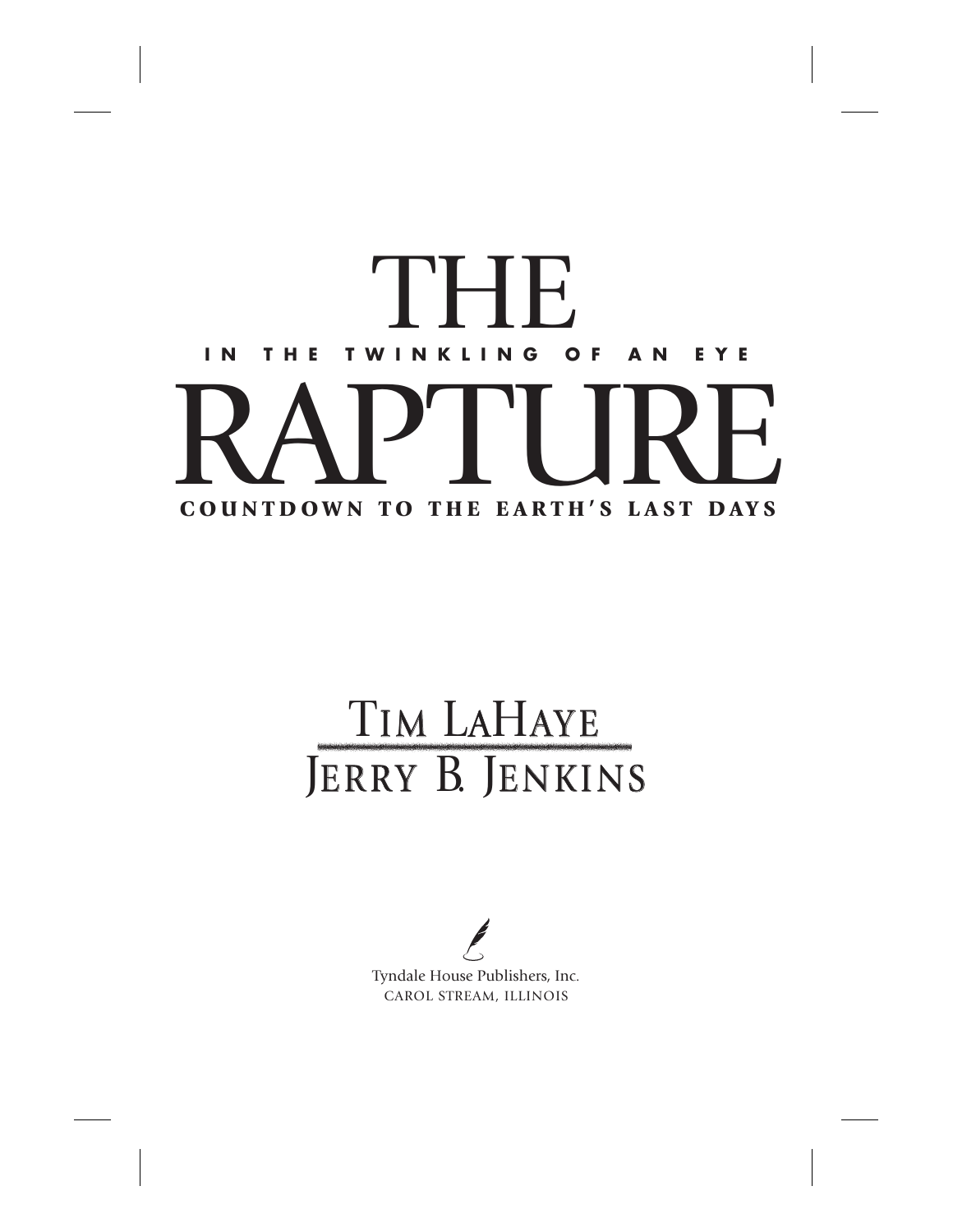Visit Tyndale's exciting Web site at www.tyndale.com

Discover the latest about the Left Behind series at www.leftbehind.com

TYNDALE and Tyndale's quill logo are registered trademarks of Tyndale House Publishers, Inc.

Left Behind is a registered trademark of Tyndale House Publishers, Inc.

The Rapture

Copyright © 2006 by Tim LaHaye and Jerry B. Jenkins. All rights reserved.

Cover photograph copyright © by Veer. All rights reserved.

Authors' photograph copyright © 2004 by Brian MacDonald. All rights reserved.

Left Behind series designed by Catherine Bergstrom

Designed by Jessie McGrath

Scripture quotations are taken or adapted from the New King James Version. Copyright © 1979, 1980, 1982 by Thomas Nelson, Inc. Used by permission. All rights reserved.

Characters in this novel sometimes speak words that are adapted from the New King James Version.

Scripture quotations in the Author's Note are taken from the New Revised Standard Version of the Bible, copyrighted, 1989 by the Division of Christian Education of the National Council of the Churches of Christ in the United States of America, and are used by permission. All rights reserved.

#### **Library of Congress Cataloging-in-Publication Data**

LaHaye, Tim F. The rapture : in the twinkling of an eye : countdown to the earth's last days / Tim LaHaye, Jerry B. Jenkins. p. cm. — (Left behind series) Includes bibliographical references and index. ISBN-13: 978-1-4143-0580-6 (alk. paper) ISBN-10: 1-4143-0580-X (alk. paper) ISBN-13: 978-1-4143-0581-3 (pbk. : alk. paper) ISBN-10: 1-4143-0581-8 (pbk. : alk. paper) 1. Steele, Rayford (Fictitious character)—Fiction. 2. Rapture (Christian eschatology)— Fiction. I. Jenkins, Jerry B. II. Title. PS3562.A315R43 2006 813′54—dc22 2006002547

Printed in the United States of America

10 09 08 07 06 987654321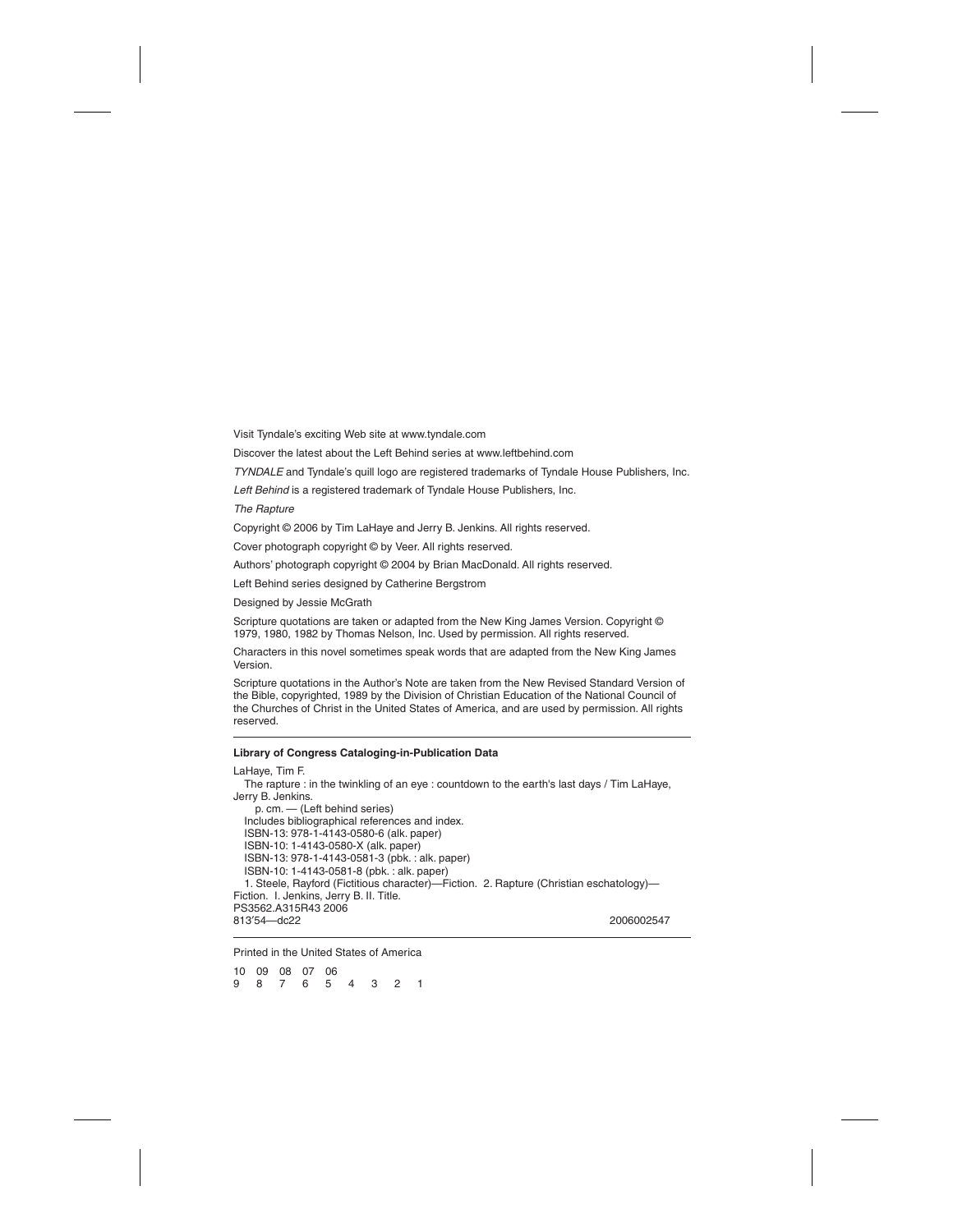### *The Principals*

**Abdullah ("Smith"/"Smitty") Ababneh,** midtwenties, fighter pilot, Royal Jordanian Air Force, Amman

**Nicolae Carpathia,** 32, multilingual import/export business tycoon and member of the lower house of Parliament, Bucharest, Romania

**Hattie Durham,** 26, Pan-Continental Airlines flight attendant, Des Plaines, Illinois

**Leon Fortunato,** early fifties, Carpathia's personal and political adviser, Bucharest

**Dr. Chaim Rosenzweig,** late sixties, Nobel Prize–winning Israeli botanist and statesman, Haifa, Israel

**Chloe Steele,** 19, freshman, Stanford University, Palo Alto, California

**Irene Steele,** 39, wife and mother, believer in Christ for eight years, Mt. Prospect, Illinois

**Rayford Steele,** 41, Pan-Continental Airlines captain, Mt. Prospect

**Rayford (Raymie) Steele, Jr.,** 11, believer in Christ for three years, Mt. Prospect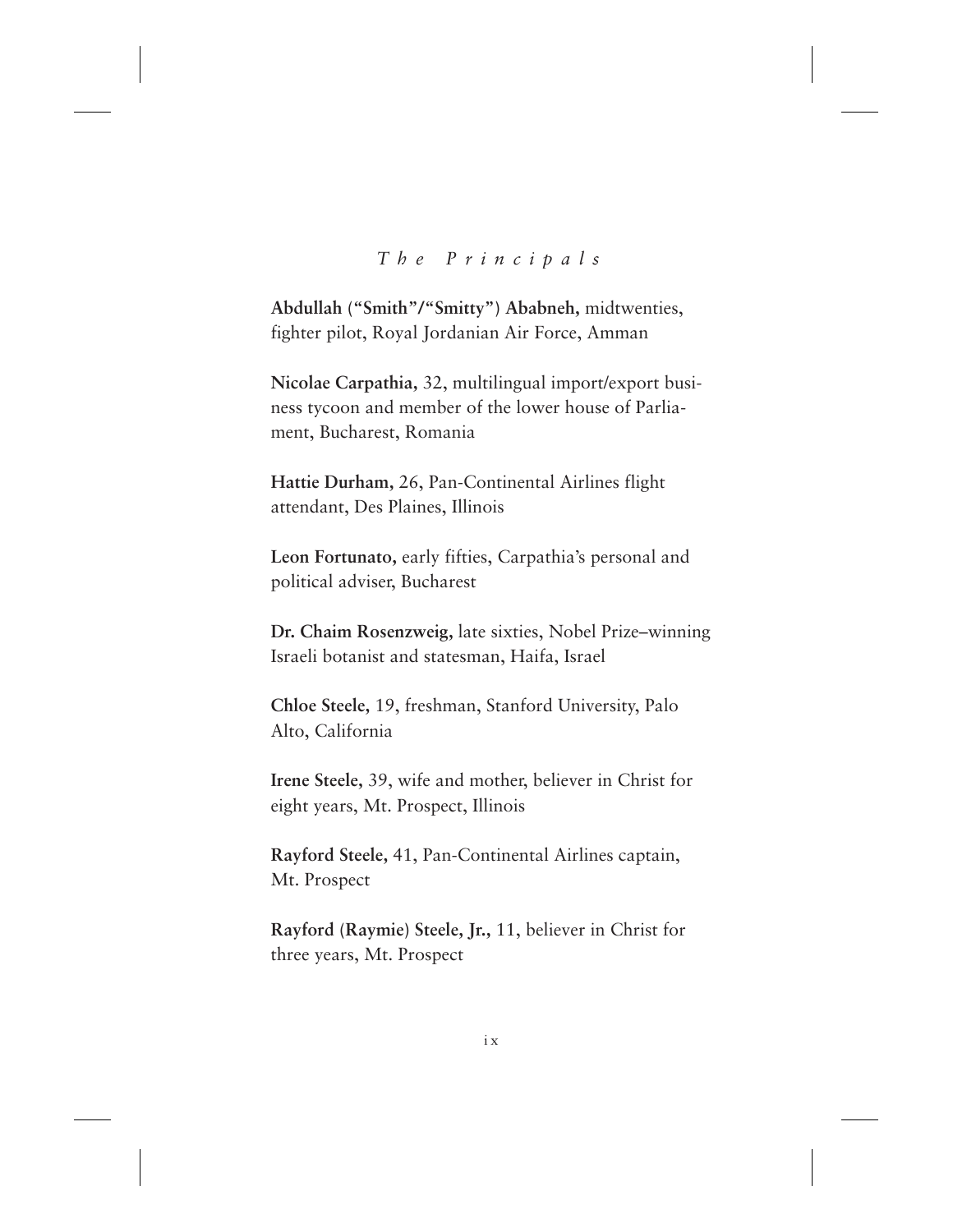**Jonathan Stonagal,** eighties, billionaire American, banker and financier, Manhattan

**Cameron ("Buck") Williams,** 29, senior writer for *Global Weekly* magazine, New York City

**Viv Ivins,** sixties, lifelong friend of Carpathia, Bucharest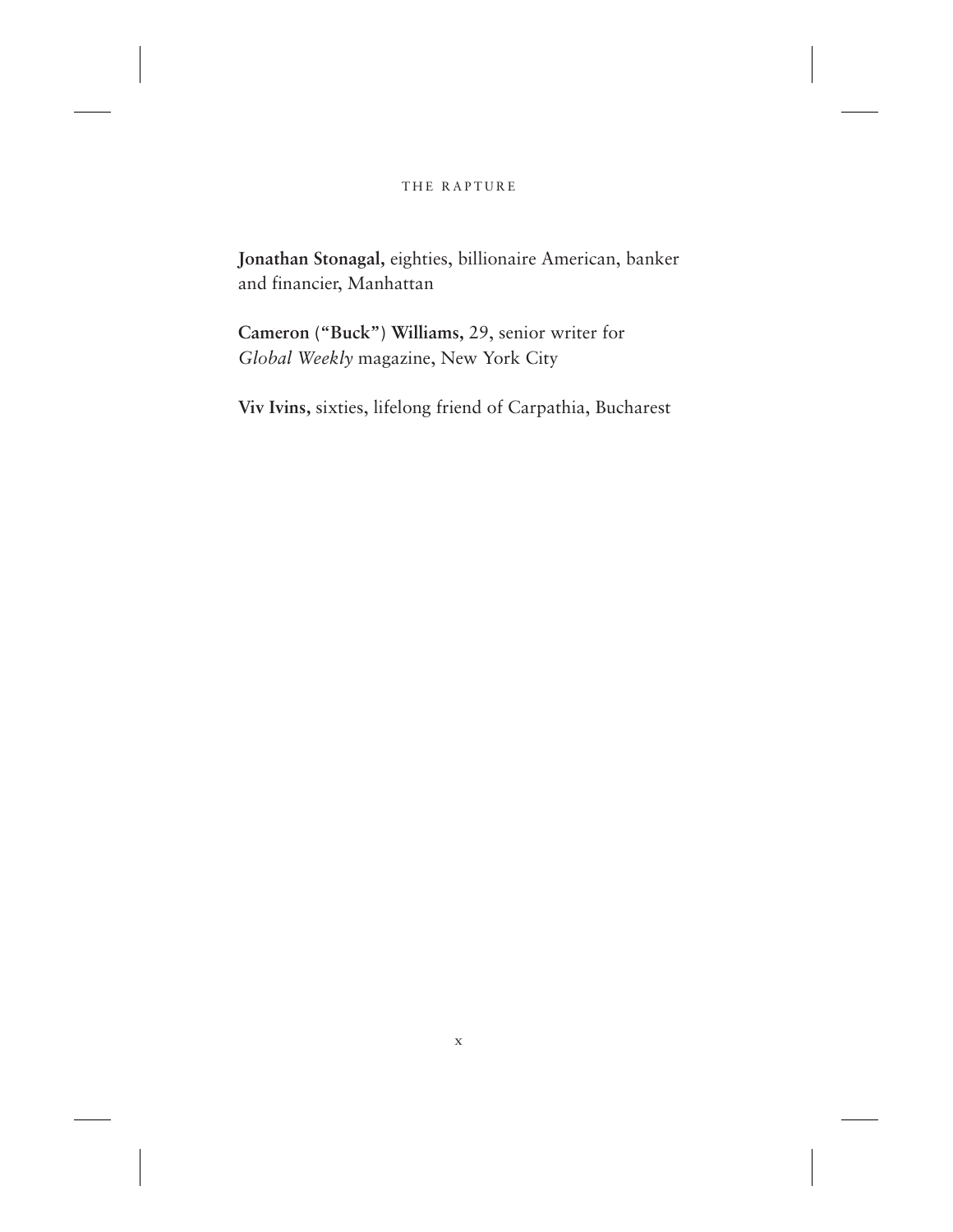# PROLOGUE

#### **From** *The Regime*

NICOLAE CARPATHIA had morphed into the consummate politician, diplomat, statesman, and international gadfly. He found reasons to travel, establishing alliances with heads of state who would not have thought to grant an audience to someone from the Romanian lower house, except that he was so persuasive. And he had become known as the most popular man in his home country, admired, respected, lauded by even his opponents.

He was a man of peace. A dove. Into disarmament. That tickled the ears of his colleagues in Europe and most of the world. He had not yet visited the United States, but he was certainly known everywhere else. Carpathia's brilliance, business acumen, and accomplishments seemed somehow known by all, without his having to trumpet himself. And the way he deflected praise made people pour it on all the more. The more he got, the more he needed, and often he nearly passed out from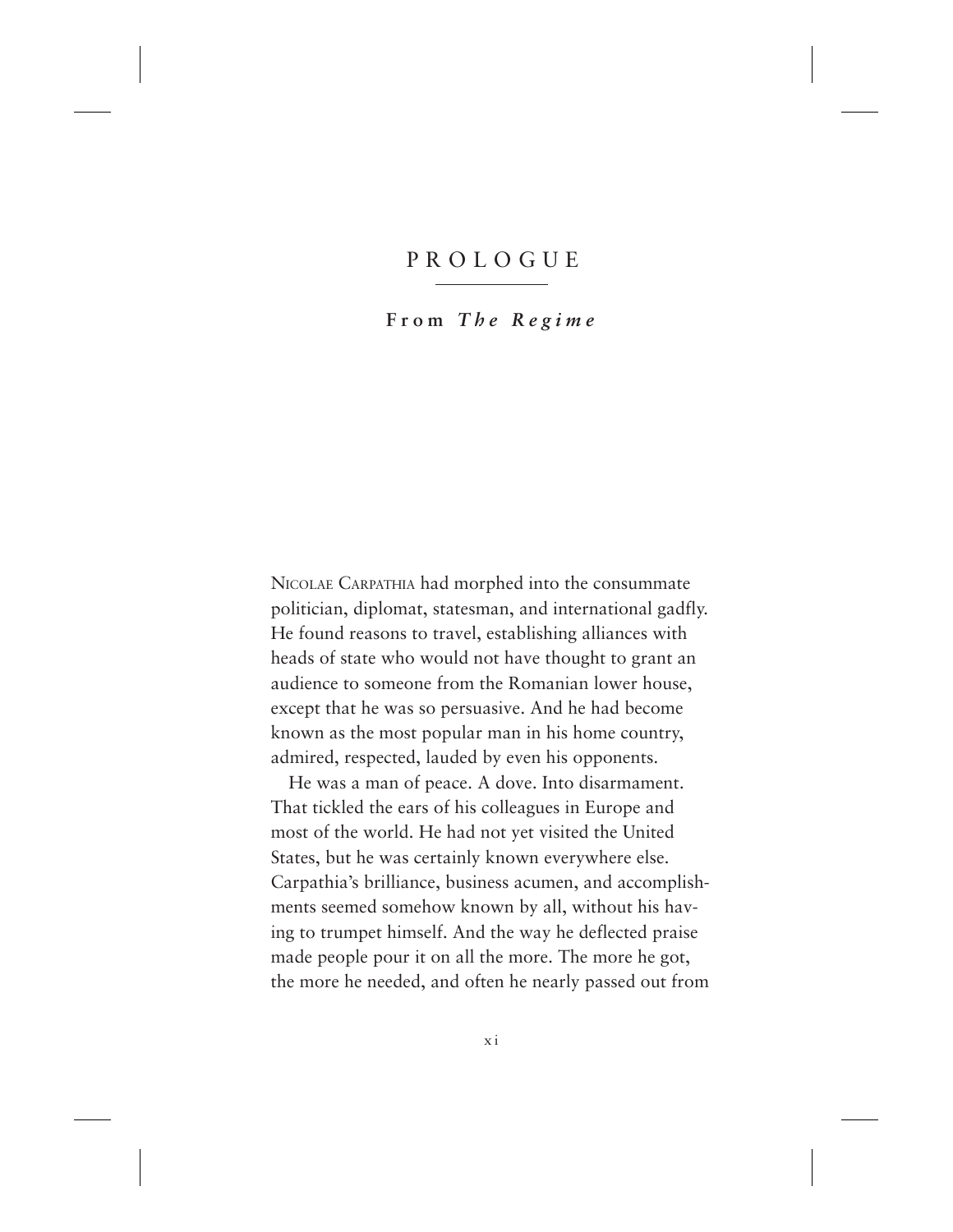the thrill of it, only to come crashing down on his way from a public appearance.

Nicolae had learned the art of humility. Or at least of appearing humble.

His goal was to bypass the upper house and run for president of Romania when his second term expired. Pundits already called him the favorite. . . .

He wanted to get on with life. It was time to move, to expand, to take what he believed was rightfully his. He had bowed the knee, worshiped his lord and master in exchange for the kingdoms of the world. Was something more required of him? He was the smartest, most wellread, articulate, multilingual man he was aware of.

It was time for Nicolae Carpathia to emerge.

Within the space of a year or so, Rayford Steele realized that his life and career had reached both their zenith and their nadir at once. There was nowhere else for him to go within Pan-Con Airlines, unless it was management. And that held no appeal.

He was flying the flagships of the fleet, had his choice of routes, and virtually set his own schedule. Rayford had mediated the latest skirmish between Irene and Chloe, which resulted in Chloe's dropping out of church altogether. If anything, Irene had grown chillier than ever since then.

Rayford didn't know what her problem was with Chloe. They could not have asked for a more ideal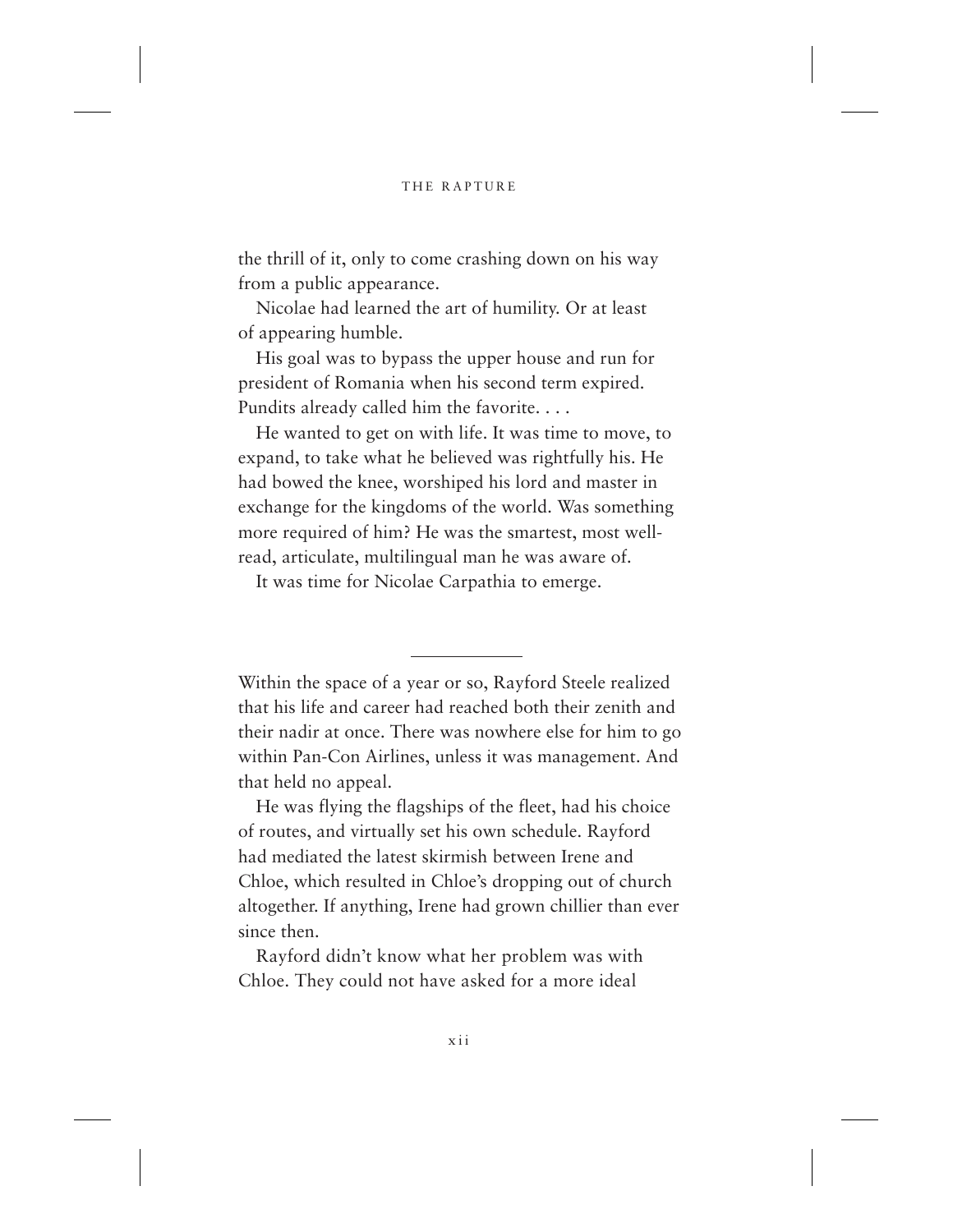daughter. She was a gem, a keeper, his friends would say, recipient of a full-ride academic scholarship from Stanford, and while he couldn't imagine her being that far away when it seemed she had been a toddler just a month ago, he was so proud of her he could hardly stand it.

He had the same high hopes for Raymie, but he worried about the kid. Was he becoming a mama's boy? There was nothing soft or sissified about him, except that he was so much into Irene's religion. That couldn't be good. What other boy that age—and especially older—was still enamored with church?

The only interesting thing on Rayford's horizon remained Hattie Durham. She had finally graduated to international flights and occasionally rode on his trips to England and other points east. Her goal was senior flight attendant and enough seniority that she could choose her routes. She had made it clear she would choose his flights, if that was all right with him.

Rayford had made it clear that this was his wish too.

That was ironic, because for as much of a thrill as it had given him to even say such a thing, it represented way more than had ever gone on between them. In point of fact, Rayford had never touched the woman.

He had been solicitous. He hoped his looks and gestures and tone of voice had made their points. But Hattie was the toucher in this relationship. She would lay a hand gently on his shoulder as she slid past him in the bulkhead. Would rest a hand on his back as she delivered coffee to the cockpit. She touched his hand while talking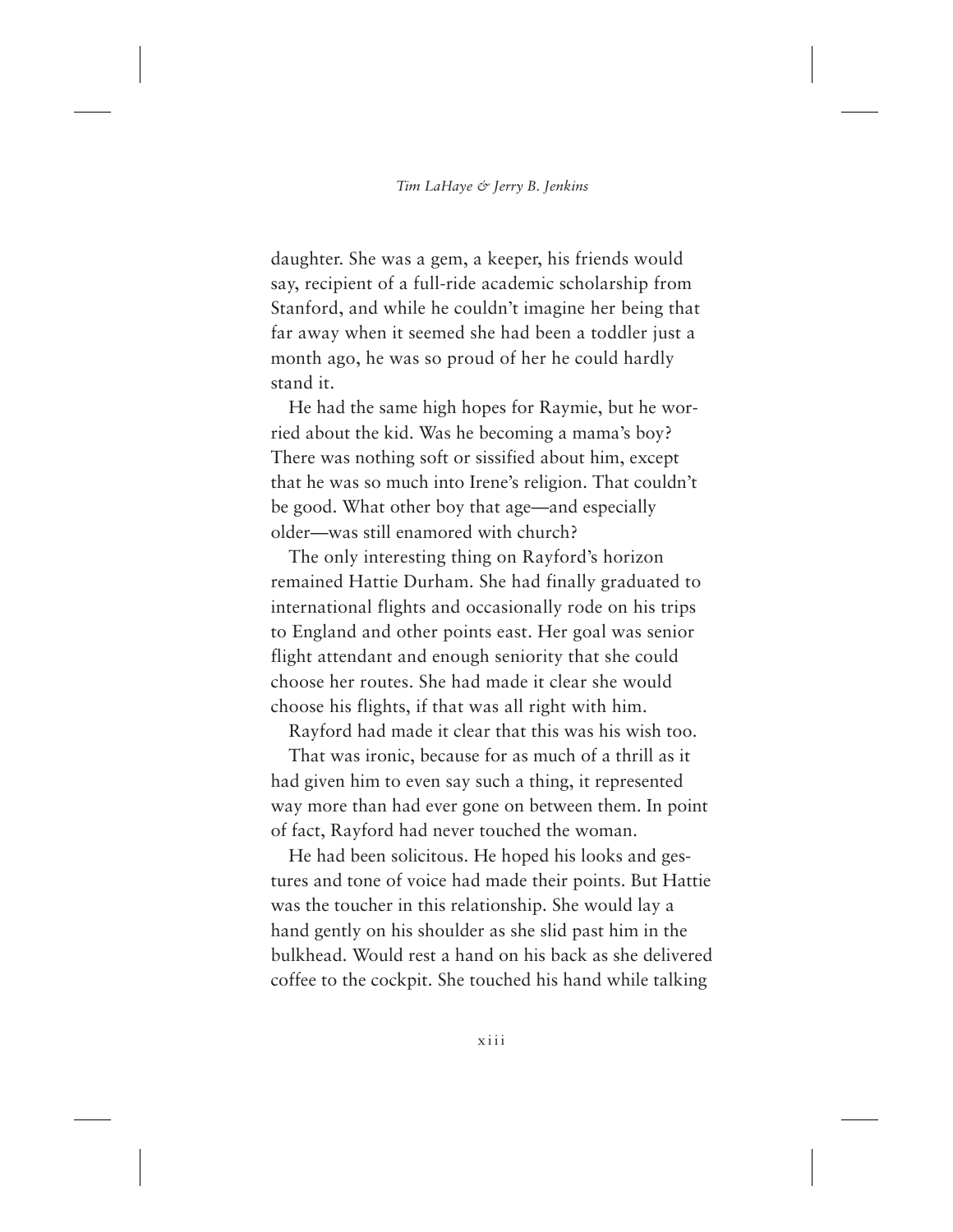with him at the occasional dinner or while thanking him for frequent rides home.

Rayford had never been inside her place, and they rarely saw each other alone. But with his life going the way it was and his midlife crisis kicking up alarmingly, Rayford began allowing himself to think of the possibilities. He told himself that if something broke, if he was tapped to fly *Air Force One* or *Two,* or if he was publicly lauded by the CIA or the Defense Department for his clandestine but admittedly limited consulting, that might get him back on track.

He could quit fantasizing about the beautiful young flight attendant and somehow talk himself into robotically walking through his boring married life.

Buck Williams had been with *Global Weekly* nearly four years. He had already written more than thirty cover stories, including three Newsmaker of the Year pieces. He wanted to bag a fourth, so he went to the next staff meeting with his nomination in mind: Dr. Chaim Rosenzweig of Israel, the humble chemical engineer who preferred calling himself a botanist, but who had succeeded in concocting a formula that made the desert bloom like a greenhouse. The result was that the tiny nation of Israel had suddenly become one of the richest in the world.

In the end, the writing assignment went to Buck. He had, after all, done the story when Rosenzweig had won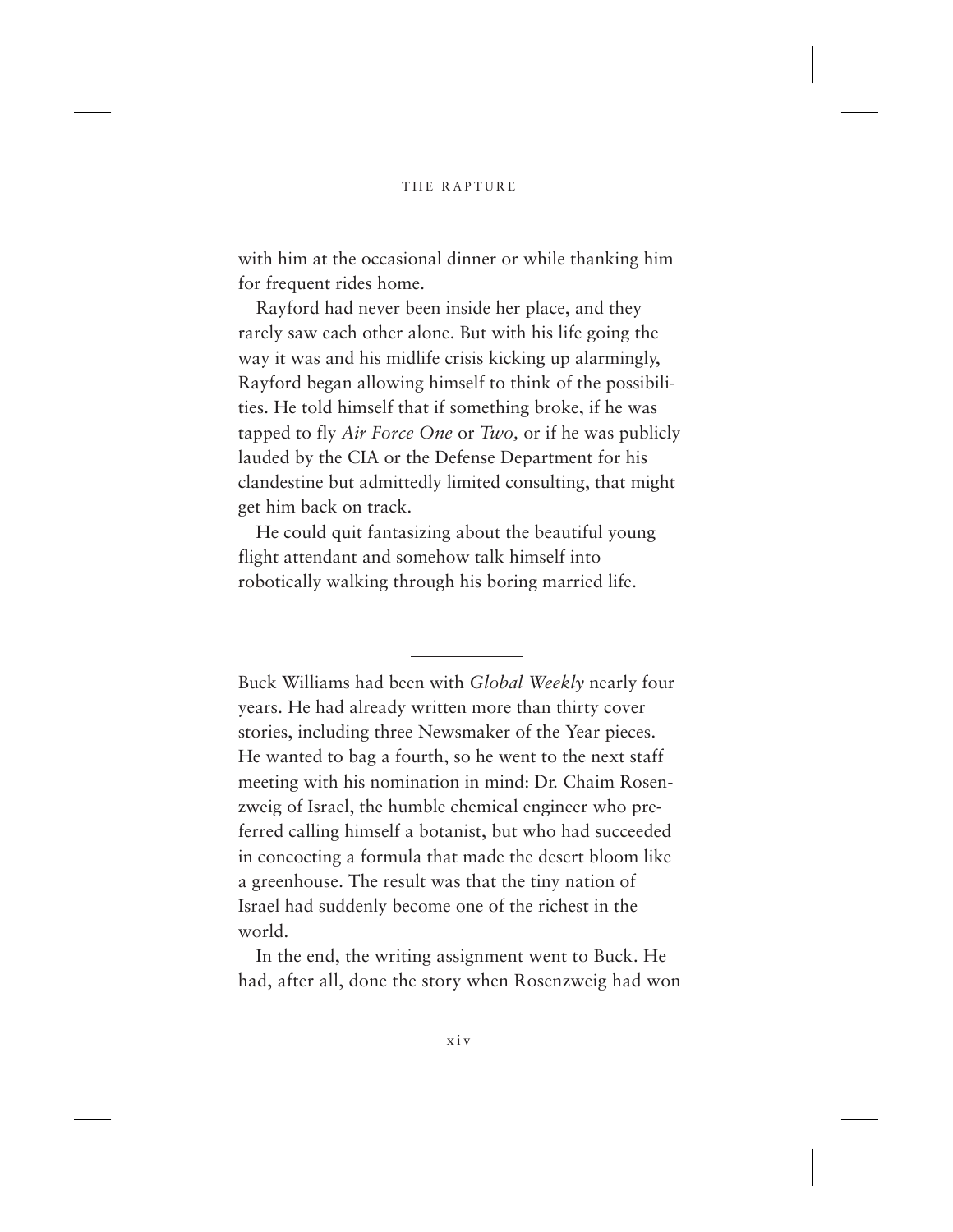the Nobel Prize. During their interview in Haifa, Dr. Rosenzweig told Buck of the many suitors who had come calling, trying to curry his favor—and access to his discovery.

"Was *anyone* sincere?" Buck said. "Did anyone impress you?"

"Yes! From the most perplexing and surprising corner of the world—Romania. I do not know if he was sent or came on his own, but I suspect the latter because I believe he is the lowest-ranking official I entertained following the award. That is one of the reasons I wanted to see him. He asked for the audience himself. He did not go through typical political and protocol channels."

"And he was . . . ?"

"Nicolae Carpathia."

"Carpathia, like the—?"

"Yes, like the Carpathian Mountains. A melodic name, you must admit. I found him most charming and humble. Not unlike myself!"

"I've not heard of him."

"You will! You will."

"Because he's . . ."

"Impressive—that is all I can say."

Later in the interview Rosenzweig said of Carpathia, "I believe his goal is global disarmament, which we Israelis have come to distrust. But of course he must first bring about disarmament in his own country. This man is about your age, by the way. Blond and blue-eyed, like the original Romanians who came from Rome, before the Mongols affected their race."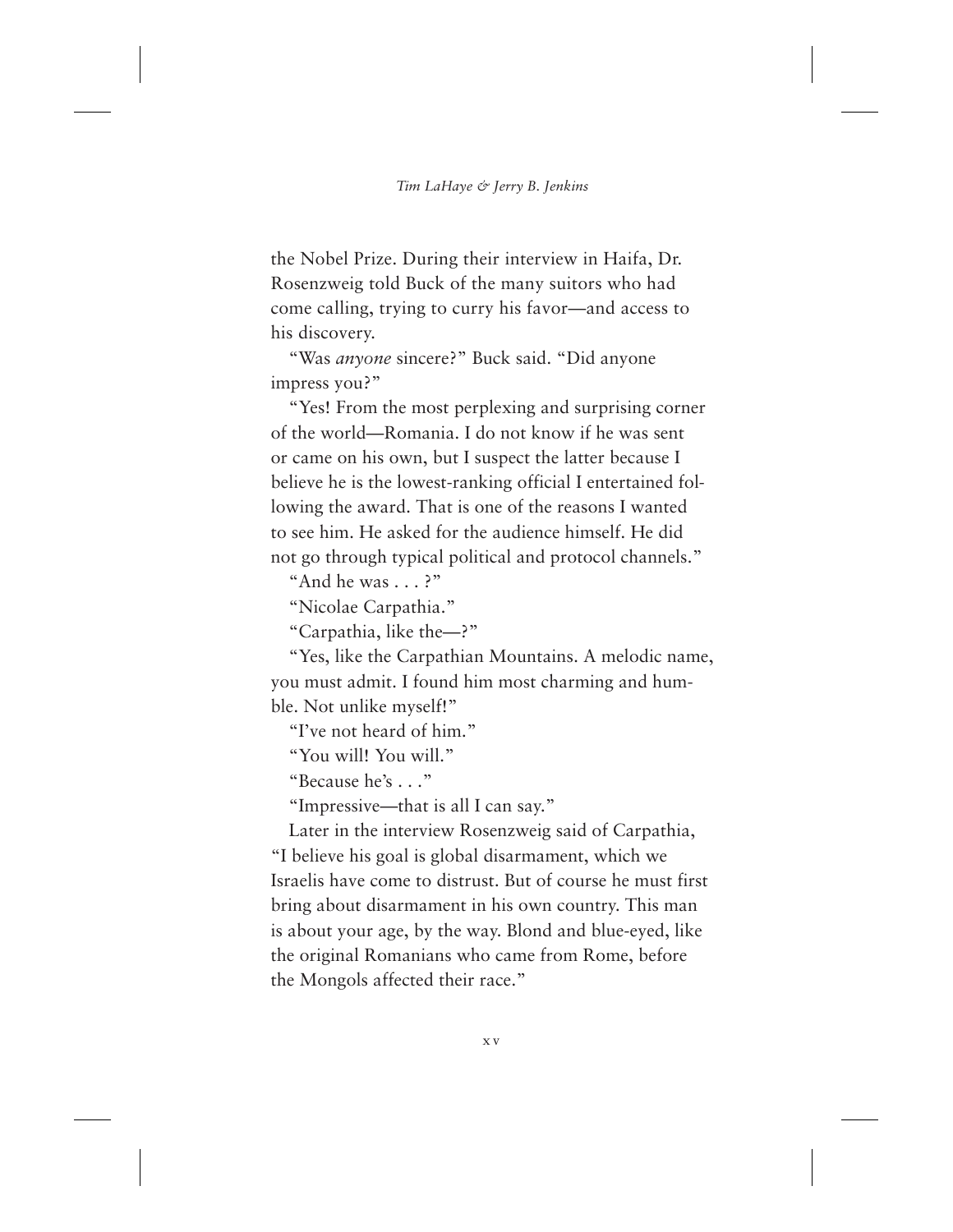"What did you like so much about him?"

"Let me count," Rosenzweig said. "He knew my language as well as his own. And he speaks fluent English. Several others also, they tell me. Well educated but also widely self-taught. And I just like him as a person. Very bright. Very honest. Very open."

"What did he want from you?"

"That is what I liked the best. Because I found him so open and honest, I asked him outright that question. He insisted I call him Nicolae, so I said, 'Nicolae, what do you want from me?' Do you know what he said, young man? He said, 'Dr. Rosenzweig, I seek only your goodwill.' What could I say? I said, 'Nicolae, you have it.' I am a bit of a pacifist myself, you know. Not unrealistically. I did not tell him this. I merely told him he had my goodwill. Which is something you also have."

"I suspect that is not something you bestow easily."

"That is why I like you and why you have it. One day you must meet Carpathia. You would like each other. His goals and dreams may never be realized even in his own country, but he is a man of high ideals. If he should emerge, you will hear of him. As you are emerging in your own orbit, he will likely hear of you, or from you; am I right?"

"I hope you are."

Buck Williams had enjoyed a leisurely late evening meal with Chaim Rosenzweig a mile from the kibbutz and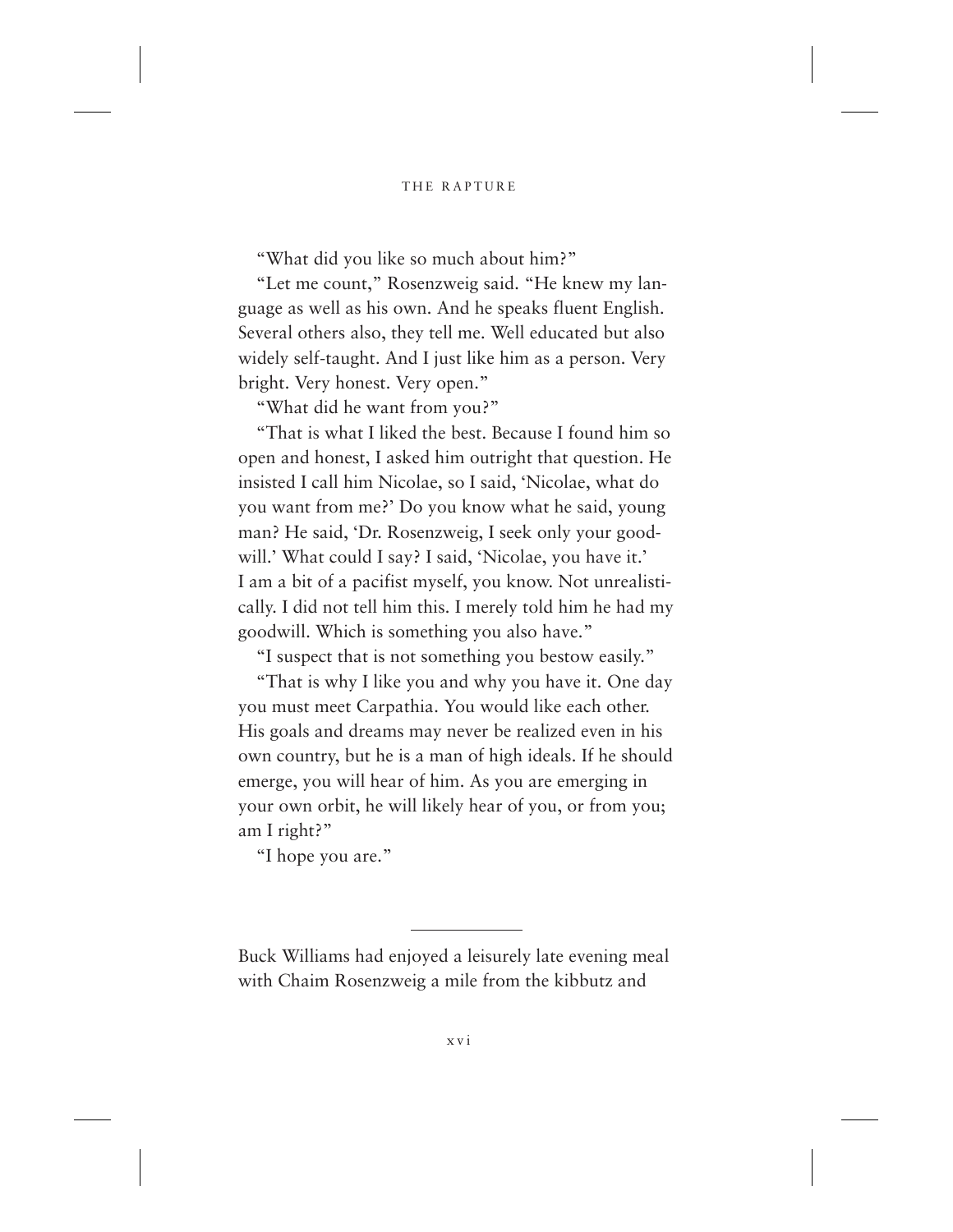from the nearby military compound where Buck would stay before his dawn flight back to the States.

Rosenzweig's driver dropped Buck off at the military compound, where he headed through the command center toward his more-than-comfortable quarters. It was already after midnight, and he was fascinated by the alert attention the strategy room personnel gave the glowing computer screens. Earlier in the week he had met the brass and been given full access to the technicians who kept their eyes on the night skies. Many nodded or waved as Buck moved through, and a couple of the command personnel called him by name.

Before undressing for bed he stood by his window and gazed into a starry sky. He felt keyed up, not drowsy. He would have trouble sleeping; he knew it. It was at times like this when he wished he enjoyed wine the way a man like Rosenzweig did. That would have put him out.

Maybe some late reading would do the trick. Just as he was turning from the window to dig a book or magazine from his bag, the raucous blat of sirens shook the place. A fire? Some malfunction? Buck assumed the loudspeakers would advise occupants what to do, where to go. He pulled on his leather jacket and was then drawn back to the window by something new in the skies.

It appeared surface-to-air missiles had been launched. Was Israel under attack? Could it be? Sounds from the air overrode even the ear-rattling sirens. When the skies lit up like noon, Buck knew this was the real thing a full-fledged air battle. But with whom? And why?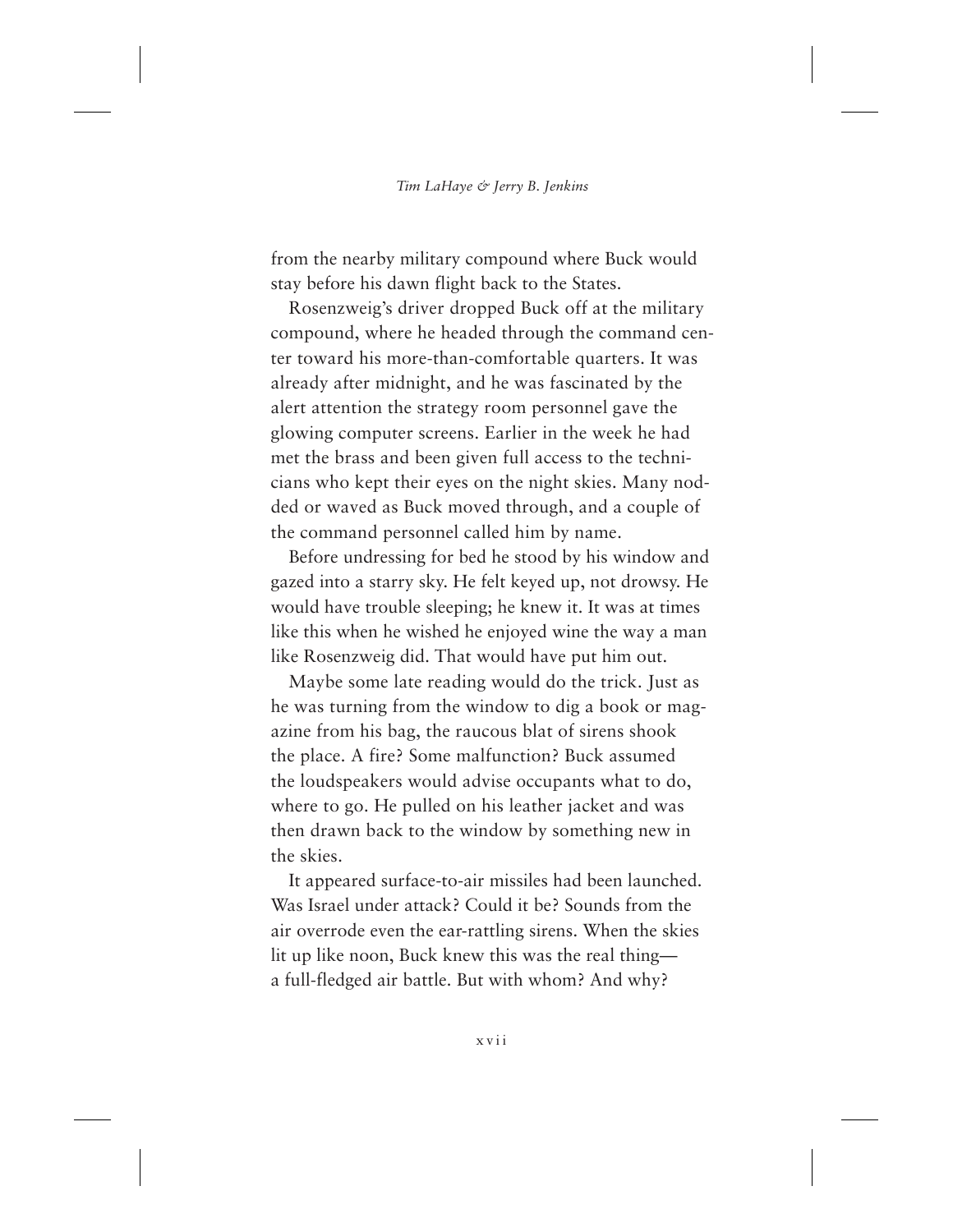He bolted from his room and ran down the corridor toward the command center. "Stay in your quarters, civilian!" he heard more than once as he darted among ashen-faced men and women in various stages of dress. Many had emerged from their chambers pulling on uniforms and jamming on caps.

The situation room was chaotic already, and this crisis was less than a minute old. Command officers huddled around screens, chirping rapid-fire commands at techies. One man wearing impossibly large earphones shouted, "One of our fighters has identified Russian MiG fighterbombers."

From another corner: "ICBMs!"

Buck reeled. Intercontinental ballistic missiles? Against little Israel? From the Russians?

Suddenly no one was sitting. Even the experts stood at their keyboards as if staring at something they didn't want to see. Every screen seemed lit and jammed with blips and points of light.

"It's like Pearl Harbor!"

"Like 9/11!"

"We'll be annihilated!"

"Hundreds of MiGs nearly overhead!"

"Hopelessly outnumbered!"

Then the explosions began. Sections of the building went dark. Some screens. Bombs sounded as if they had landed right outside the windows. So this was no grandstand play designed to bring Israel to her knees. There was no message for the victims. Receiving no explanation for the war machines crossing her borders and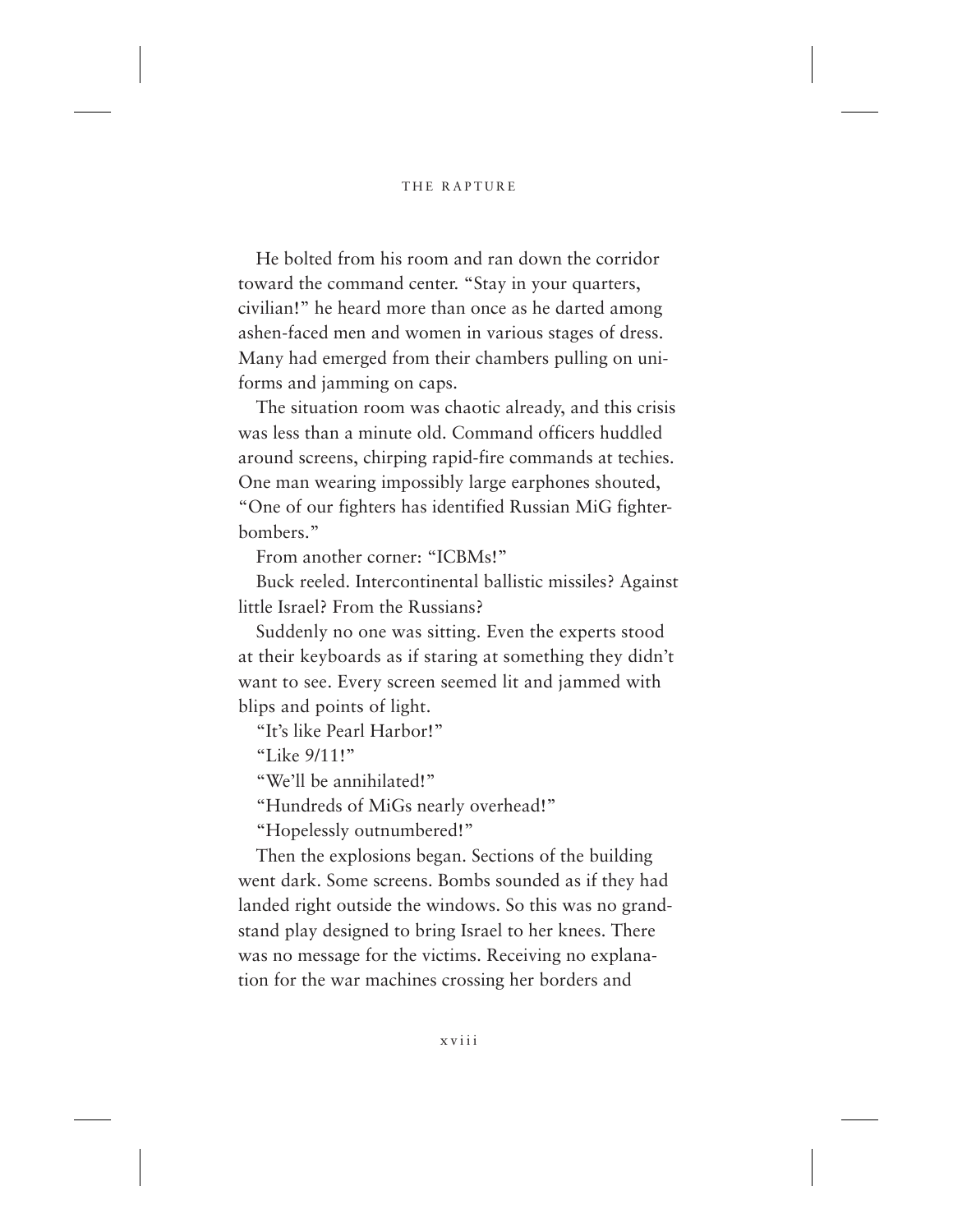descending upon her, Israel was forced to defend herself, knowing full well that the first volley would bring about her virtual disappearance from the face of the earth.

The sky was lit with orange-and-yellow balls of fire that would do little to slow a Russian offensive for which there could be no defense. It appeared to Buck that every command officer expected to be put out of his misery in seconds when the fusillade reached the ground and covered the nation.

Buck knew the end was near. There was no escape. Some personnel actually left their posts screaming, and their commanders did not try to stop them. Even senior officers dived under equipment and covered their ears.

As the night shone like day and the horrific, deafening explosions continued, the building shook and rattled and rumbled.

The first Israeli missiles had taken out Russian fighters and caused ICBMs to explode too high to cause more than fire damage on the ground. The Russian warplanes slammed to the ground, digging craters and sending burning debris flying. But radar showed the Russians had clearly sent nearly every plane they had, leaving hardly anything in reserve. Thousands of planes swooped down on the tiny country's most populated cities.

Buck's survival instinct was on full throttle. He crouched beneath a console, surprised by the urge to sob. This was not at all what he had expected war to sound like, to look like. He had imagined himself peeking at the action from a safe perch, recording the drama in his mind.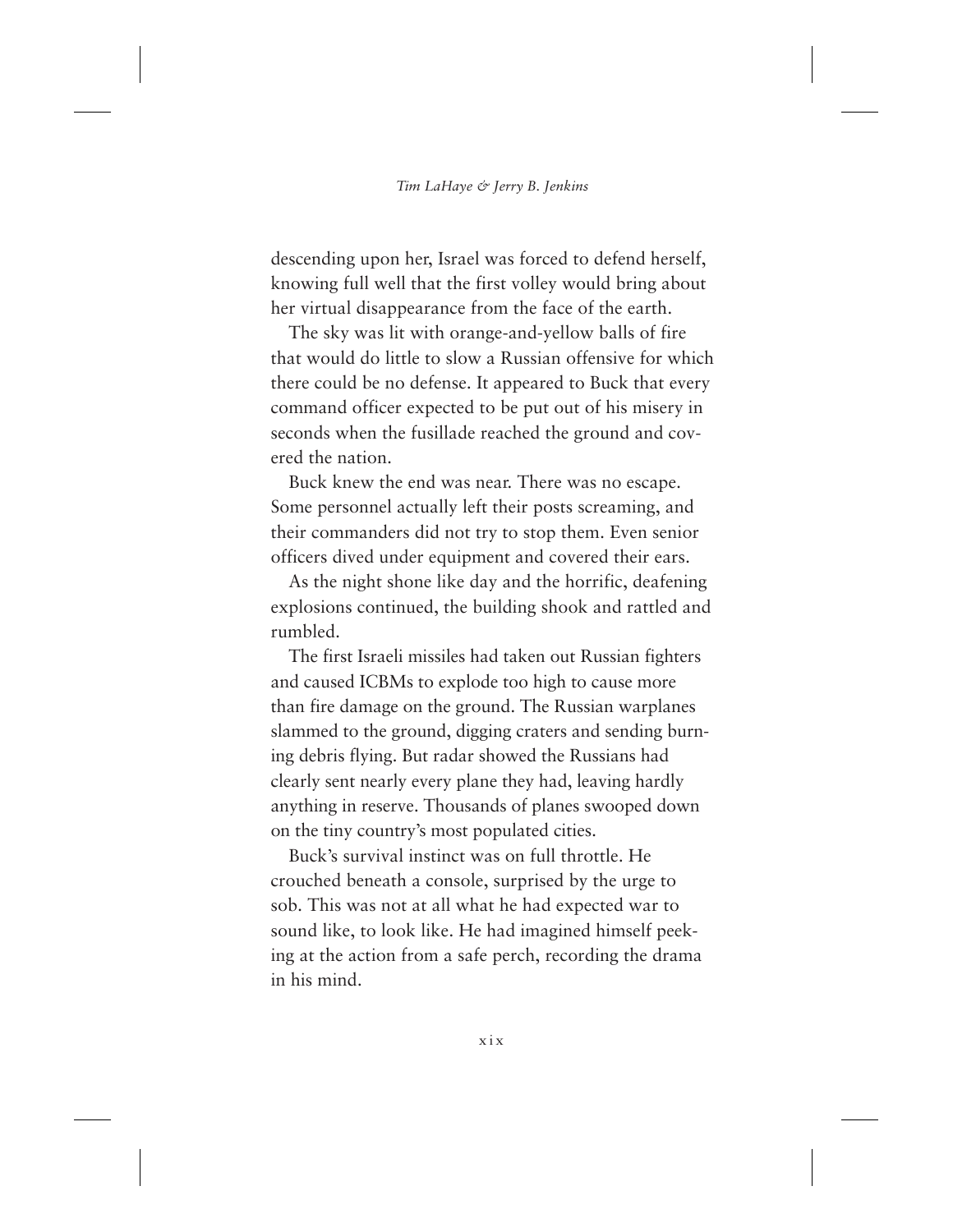Cameron Williams knew beyond a doubt that he would die, and he wondered why he had never married. Whether there would be remnants of his body for his father or brother to identify. Was there a God? Would death be the end?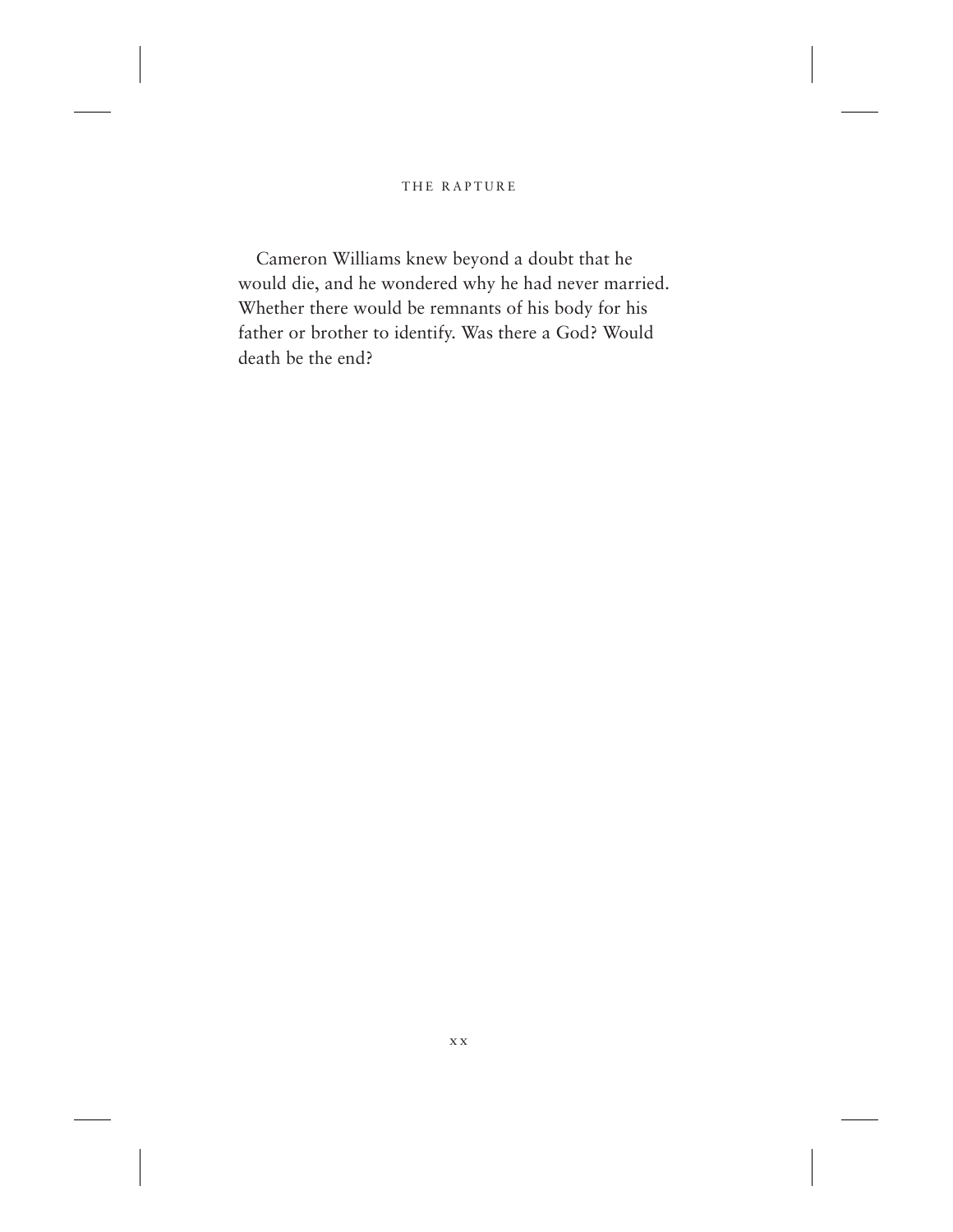# O N E

BUCK WILLIAMS realized he would be no more dead outside under the erupting Haifa night skies than he would be inside the command center. This was not bravado; it was the unique, insatiable curiosity of the journalist. He would be the lone casualty at this post who would see and know what killed him. On rubbery legs, he made his way to a door. No one seemed to notice or care to caution him. It was as if they had all been sentenced to death.

He forced open the door against a furnace blast and shielded his eyes from the whiteness of the blaze. The sky was afire. Jets screamed over the din of the inferno, and exploding missiles sent more showers of flame into the air. He stood in stark terror, amazed as the great machines of war plummeted all over the city, crashing and bouncing and rolling and burning. But these all seemed to fall between buildings and in deserted streets and fields.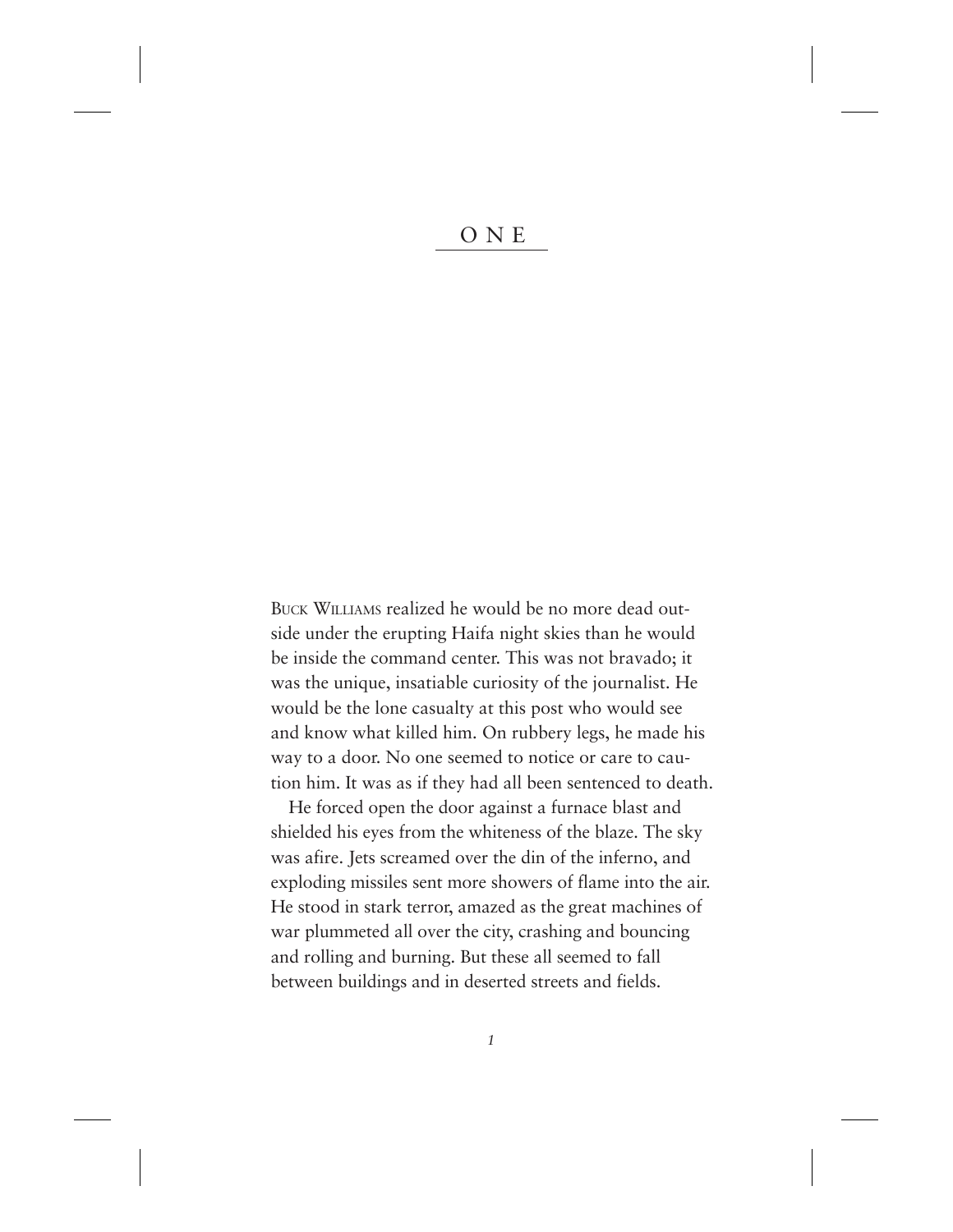Buck's face blistered and his body poured sweat. What in the world was happening?

Nicolae Carpathia was a light sleeper, thus the quiet buzz programmed into a tiny device in his headboard woke him immediately at just after one-thirty in the morning.

He sat up, vigorously rubbed his eyes and face, and pressed the intercom button. "Gabriella?"

"Yes, sir. My apologies, but Mr. Fortunato is here and assures me you would want to be awakened."

So it had happened. It was done.

Less than a minute later, Nicolae had dragged a wet comb through his hair and pulled on a luxurious robe. He padded to the elevator, which opened into his parlor and brought him face-to-face with his most trusted adviser.

Carpathia fought to suppress a smile. "Leon, what is it?"

"Israel is being obliterated as we speak."

Nicolae clapped. "The Russians?" he said, as if guessing.

Fortunato nodded, smiling. "There's evidence Libya and Ethiopia are cooperating."

"Perfect. Dr. Rosenzweig knew exactly what I wanted and would not budge. Wonder what he is thinking now. Or whether he will ever think again. Hoarding his formula was a waste. No one could maximize the benefits as I can."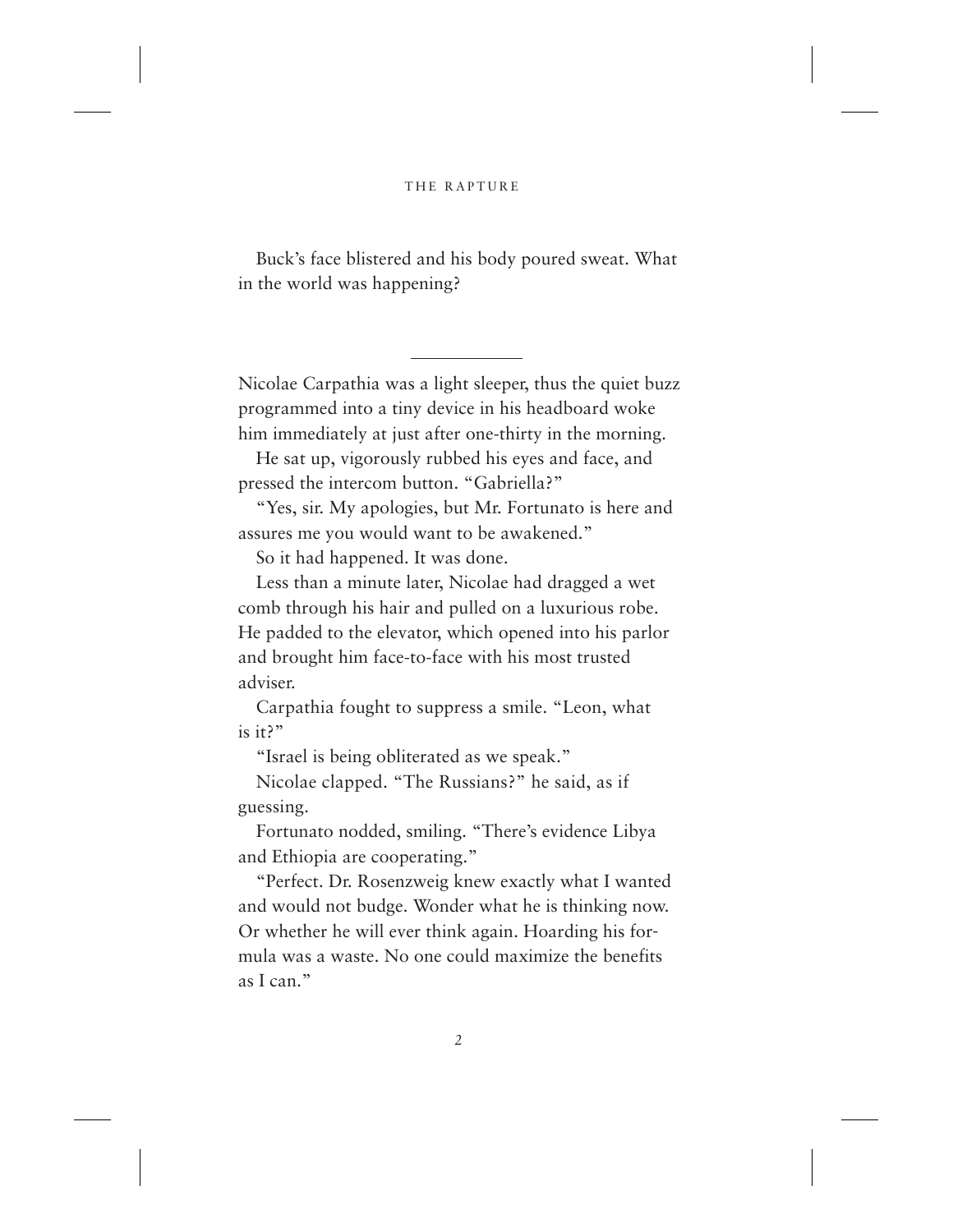Fortunato grimaced.

"What?" Nicolae said. He pointed to a divan. "Sit, my friend."

Leon settled heavily onto the couch. "Don't assume the Kremlin will bring you in on this, Nicolae. My sources tell me this offensive is as costly a single assault as they have ever attempted. The cadre I introduced you to will likely want to license you only a portion of the rights to market in certain areas."

Nicolae sat across from Leon on a large ottoman. "And you have some illusion that this would be enough for me? Surely you are sporting."

"I know how you feel, Nicolae; it simply may not be as easy as we'd like. Forgive me, chief, but why do you continue to grin like the Cheshire cat?"

A chuckle escaped Carpathia. "The deal has already been made, Leon."

"Sorry?"

"You did not hear me or did not understand?"

"The latter, sir."

"Between Jonathan Stonagal and me, we financed this operation and settled on terms before the first plane left the ground. Russia will have unlimited use of the formula for their entire expanse, as will Ethiopia and Libya, but the marketing of it throughout the rest of the world is under my purview, and they get an appropriate royalty. Seven percent."

Leon shook his head and leaned back, squinting at Nicolae. "You can't be serious."

"Of course I am. I would not make light of billions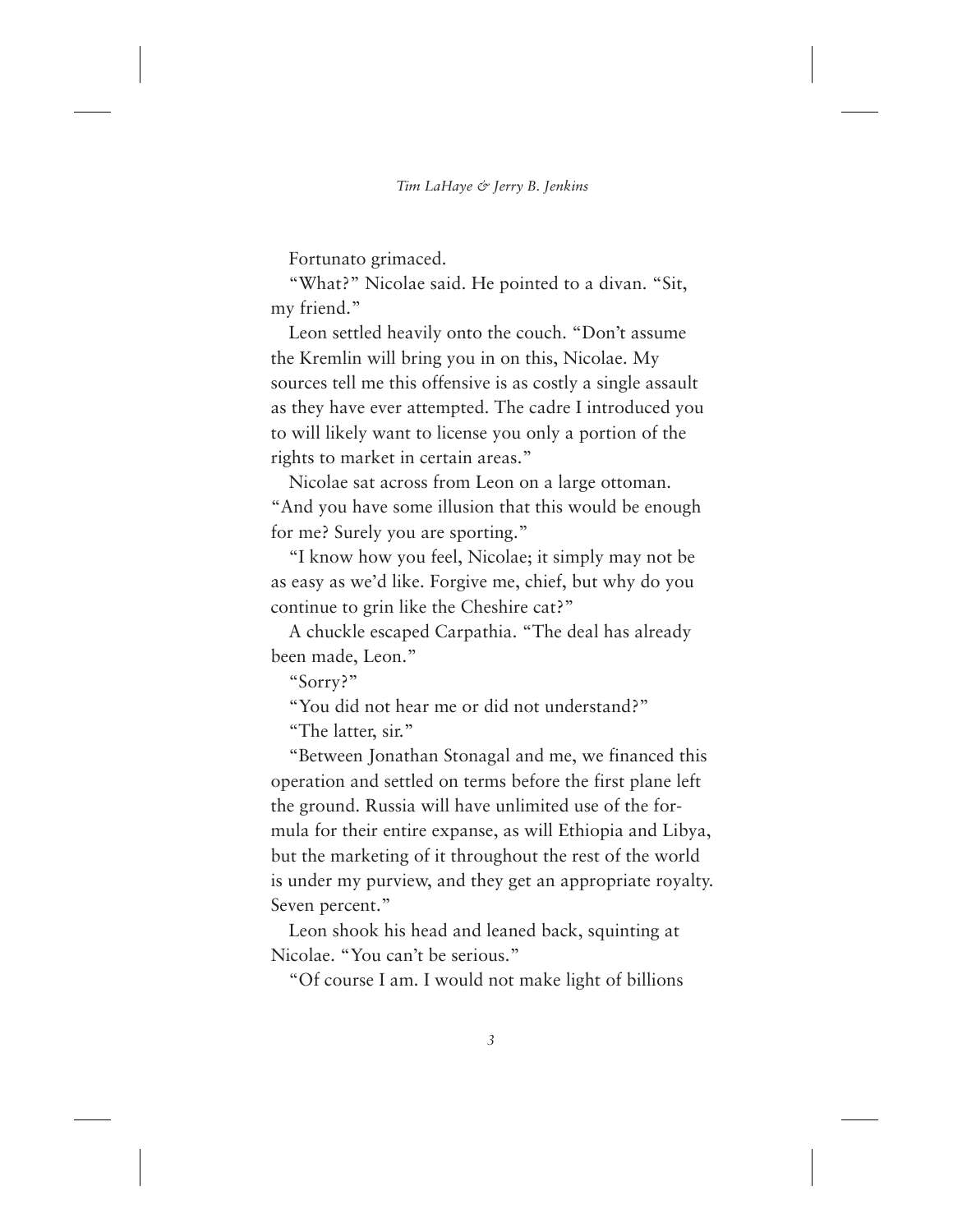of dollars. Would you like the privilege of informing Mr. Stonagal? It is just before seven in New York, and the old man will be on his treadmill."

Leon sighed. "He's the one who informed me."

"But he did not tell you of the arrangement?"

Leon stood, jamming his hands into his pockets. "Neither of you did. My role has been clarified."

"Oh, make no mistake about that, Leon. You know more than anyone in my orbit, but you do not need to know all—neither shall you ever. You will know what you need to know and when I feel you should know it. Understood?"

"As I said, my role has been clarified."

Chunks of ice and hailstones as big as golf balls forced Buck to cover his head with his jacket as the earth shook and resounded, throwing him to the ground. Facedown in the freezing shards, he felt rain wash over him. Suddenly the only sound was the fire in the sky, and it began to fade as it drifted lower. After ten minutes of thunderous roaring, the fire dissipated, and scattered balls of flame flickered on the ground. The firelight disappeared as quickly as it had come. Stillness settled over the land.

As clouds of smoke wafted away on a gentle breeze, the night sky reappeared in its blue-blackness and stars shone peacefully as if nothing had gone awry.

Buck turned back to the building, his muddy leather jacket in his fist. The doorknob was still hot, and inside,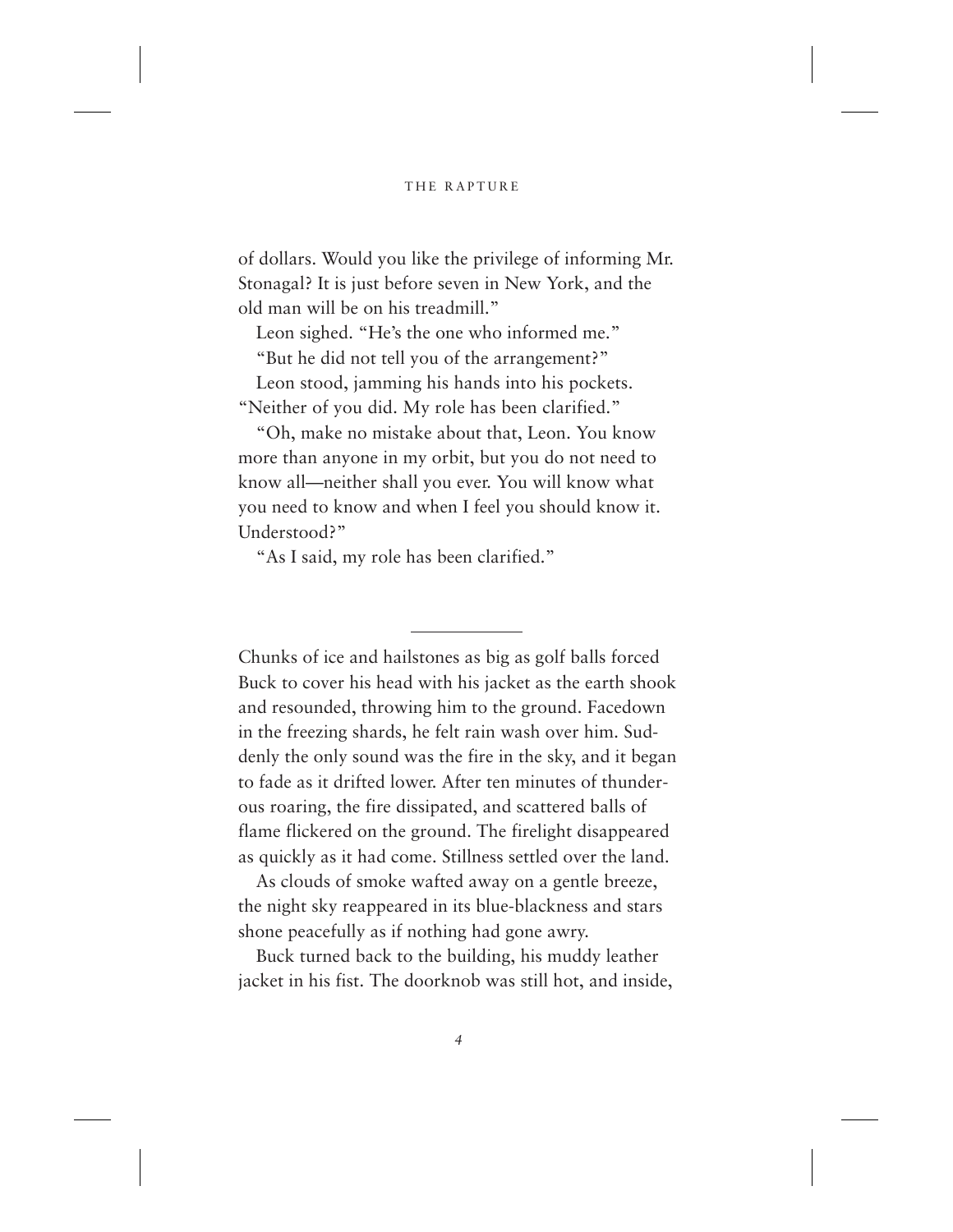military leaders wept and shuddered. The radio was alive with reports from Israeli pilots. They had not been able to get airborne in time to do anything but watch as the entire Russian air offensive seemed to destroy itself.

Miraculously, not one casualty was reported in all of Israel. Otherwise Buck might have believed some mysterious malfunction had caused missile and plane to destroy each other. But as he interviewed the shaken men and women who had monitored the thing on computer screens, they told another story.

A young female Israeli soldier, in heavily accented but precise English, told him, "It was a firestorm, along with rain and hail and an earthquake. That is what saved us from destruction."

It was the story of a lifetime, and Buck quickly appropriated a jeep and raced throughout the country, interviewing leaders, civilians, soldiers. Dotting the landscape for as far as he drove were hundreds and thousands of chunks of burning, twisted, molten steel that had smashed to the ground in Haifa, Jerusalem, Tel Aviv, Jericho, even Bethlehem—leveling ancient walls but not so much as scratching one living creature.

That was beyond Buck's comprehension; he simply could not make it compute.

As dawn broke several hours later, special task forces competed with buzzards and vultures for the flesh of the enemy dead, scrambling to bury them before their bones were picked clean and disease threatened the nation.

Buck was greatly relieved to find that Dr. Rosenzweig had escaped unscathed. "Had I not been here and seen it